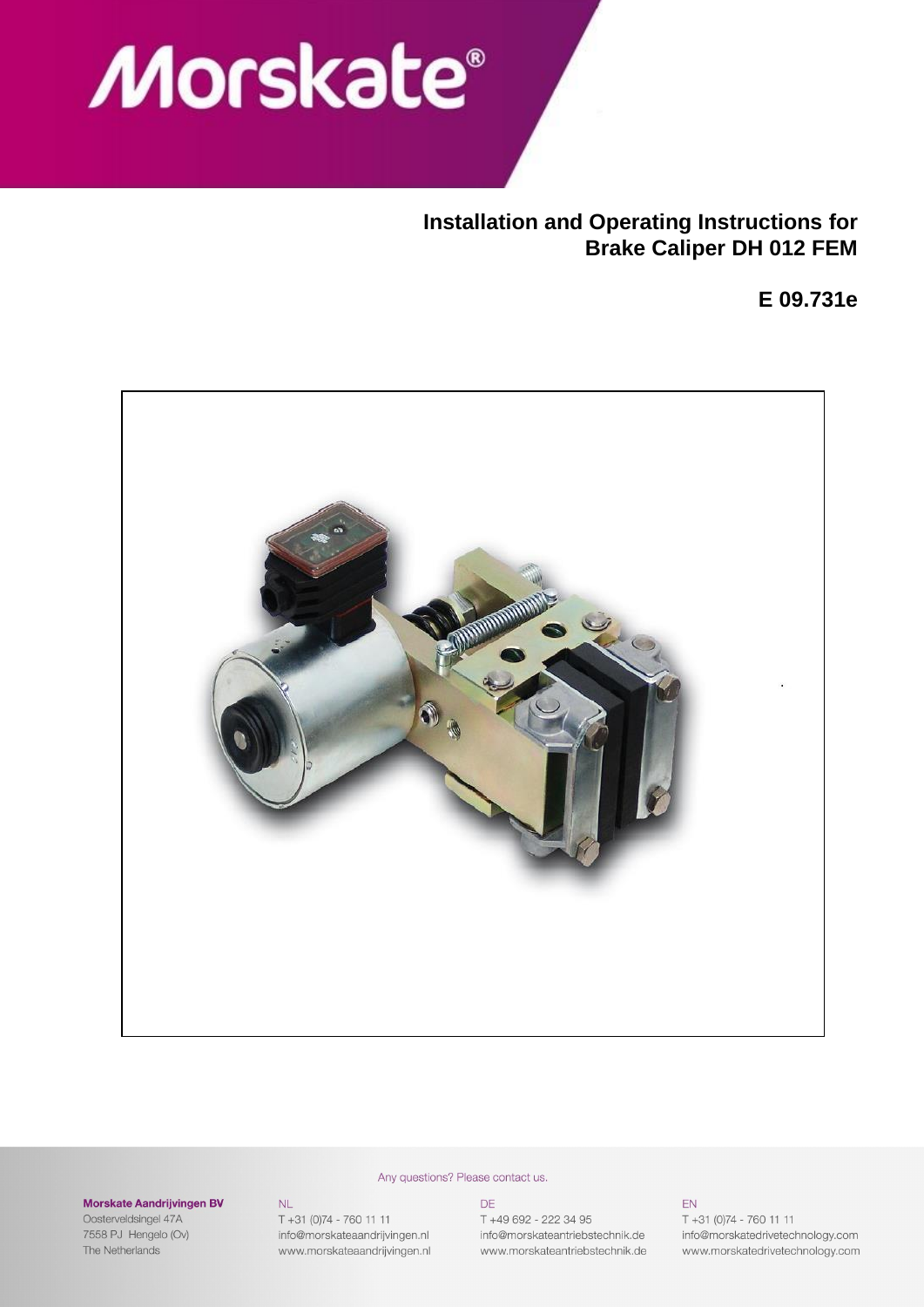| <b>RINGSPANN</b>  | Installation and Operating Instructions for<br><b>Brake Caliper DH 012 FEM</b><br>spring activated - electromagnetic released<br>110/230VAC, 5060 Hz | E 09.731e |             |           |         |
|-------------------|------------------------------------------------------------------------------------------------------------------------------------------------------|-----------|-------------|-----------|---------|
| Issue: 18.06.2013 | Version : 2                                                                                                                                          | drawn: Su | checked: Su | Pages: 11 | Page: 2 |
|                   |                                                                                                                                                      |           |             |           |         |

## **Important**

Please read these instructions carefully before installing and operating the product. Your particular attention is drawn to the notes on safety.

These installation and operating instructions are valid on condition that the product meets the selection criteria for its proper use. Selection and design of the product is not the subject of these installation and operating instructions.

Disregarding or misinterpreting these installation and operating instructions invalidates any product liability or warranty by RINGSPANN; the same applies if the product is taken apart or changed.

These installation and operating instructions should be kept in a safe place and should accompany the product if it is passed on to others – either on its own or as part of a machine – to make it accessible to the user.

## **Safety Notice**

- Installation and operation of this product should only be carried out by skilled personnel.
- Repairs may only be carried out by the manufacturer or accredited RINGSPANN agents.
- If a malfunction is indicated, the product or the machine into which it is installed, should be stopped immediately and either RINGSPANN or an accredited RINGSPANN agent should be informed.
- Switch off the power supply before commencing work on electrical components.
- Rotating machine elements must be protected by the purchaser to prevent accidental contact.
- Supplies abroad are subject to the safety laws prevailing in those countries.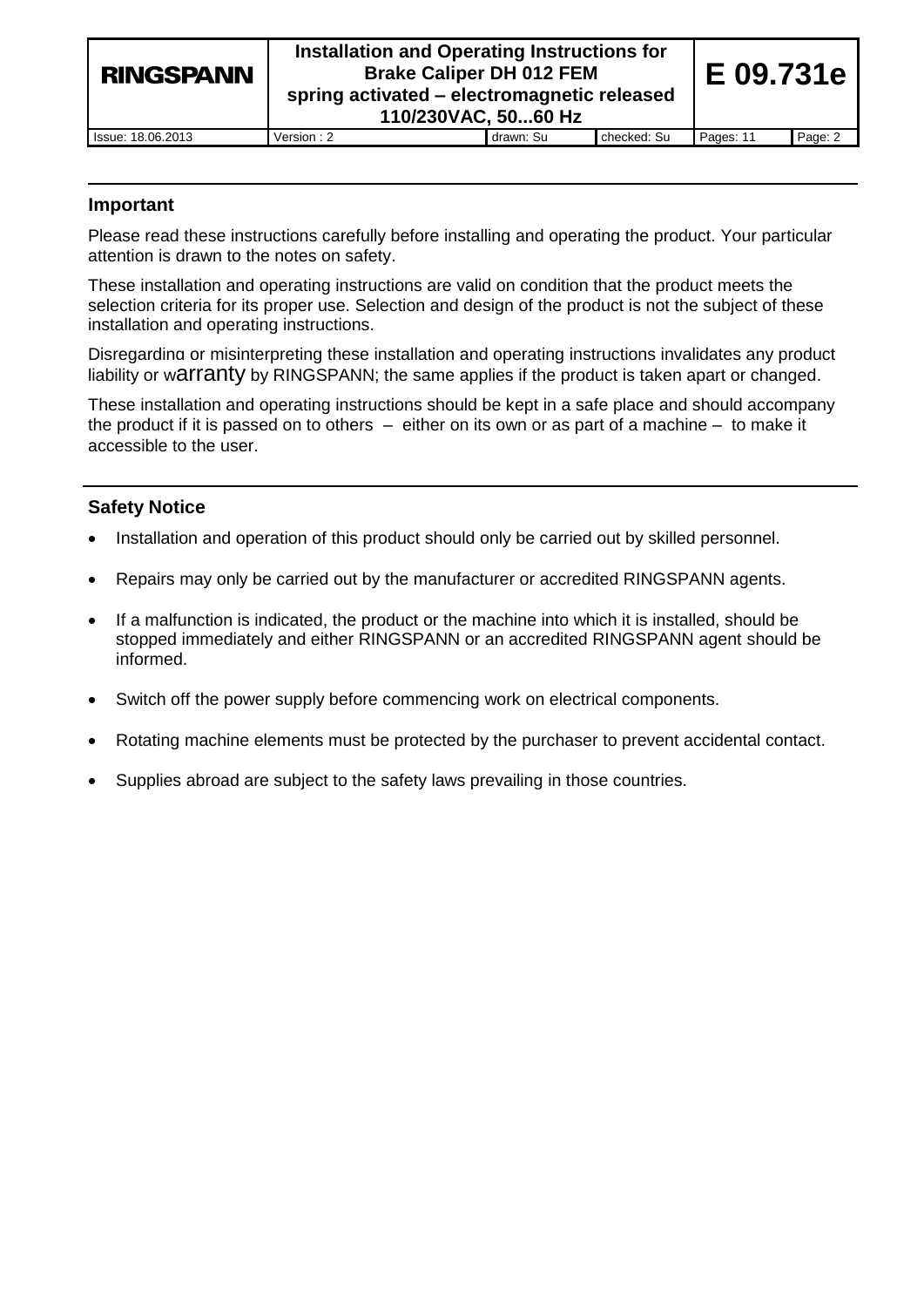## **Contents**

- **1 General information**
- **2 Configuration and function**
- **3 Drawing and parts list**
- **4 Condition on delivery**

## **5 Installing the RINGSPANN brake caliper**

- 5.1 Installation
- 5.2 Brake caliper electrical connection
- 5.3 Brake caliper adjustment
- 5.4 Electrical connection for the inductive proximity switch
- 5.5 Running-in procedure

## **6 Maintenance**

- 6.1 General maintenance
- 6.2 Checking / adjusting braking force
- 6.3 Permissible brake pad wear and exchange of the brake pads
- 6.4 Emergency release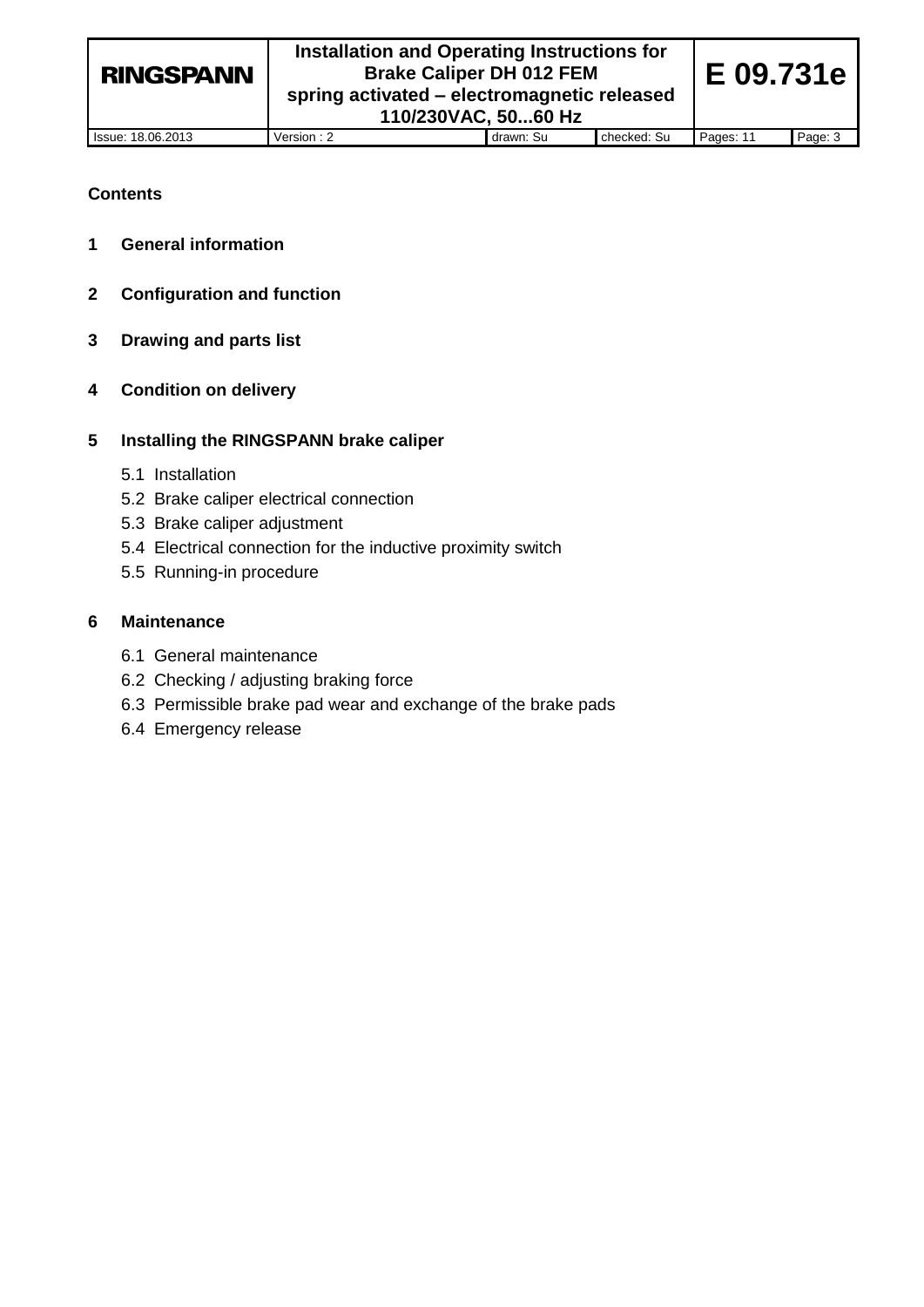| <b>RINGSPANN</b>  | Installation and Operating Instructions for<br>E 09.731e<br><b>Brake Caliper DH 012 FEM</b><br>spring activated – electromagnetic released<br>110/230VAC, 5060 Hz |           |             |           |         |
|-------------------|-------------------------------------------------------------------------------------------------------------------------------------------------------------------|-----------|-------------|-----------|---------|
| Issue: 18.06.2013 | Version: 2                                                                                                                                                        | drawn: Su | checked: Su | Pages: 11 | Page: 4 |

## **1. General information**

These installation and operating instructions apply to:

- the DH 012 FEM with left-mounted electromagnet as shown in Fig. 3.1 in Section 3, for mounting on a 12.5 mm thick brake disc.
- the DH 012 FEM with right-mounted electromagnet.
- various types of brake-pads, e.g. with wear alarm cable, increased glide speed, double friction surface or other special brake pad materials.
- supply voltage 110VAC and/or 230VAC

An identification plate with a 16-digit part number is affixed to the caliper. The precise design of the brake caliper is defined by this part number only

Please consult the drawings in each section when using these instructions.

## **2. Configuration and function**

The brake caliper is used as a parking and stopping brake.

Braking force is generated by the spring (5). The brake is released (opened) with the aid of an electromagnet (1). Brake pad (2) wear reduces brake holding and stopping force, as it lessens tension in the spring.

If the event of brake pad wear resulting from operation, the brake must be inspected and adjusted as described in Section 6.2.

The operating status "brake calliper open" can be checked with the aid of an inductive proximity switch (10) mounted on the brake lever with electromagnet. Technical data for the proximity switch are provided in Section 5.4: Electrical connection for the inductive proximity switch.

Rotating parts (e.g. brake discs) must be secured by the purchaser to prevent contact.



**Danger to life and limb!**

**It is essential to secure the entire drive train against inadvertent starts during brake installation and maintenance. Rotating components can cause severe injuries.** 

**Therefore, rotating components (e.g. brake disc) must be secured by the operator to prevent accidental contact.**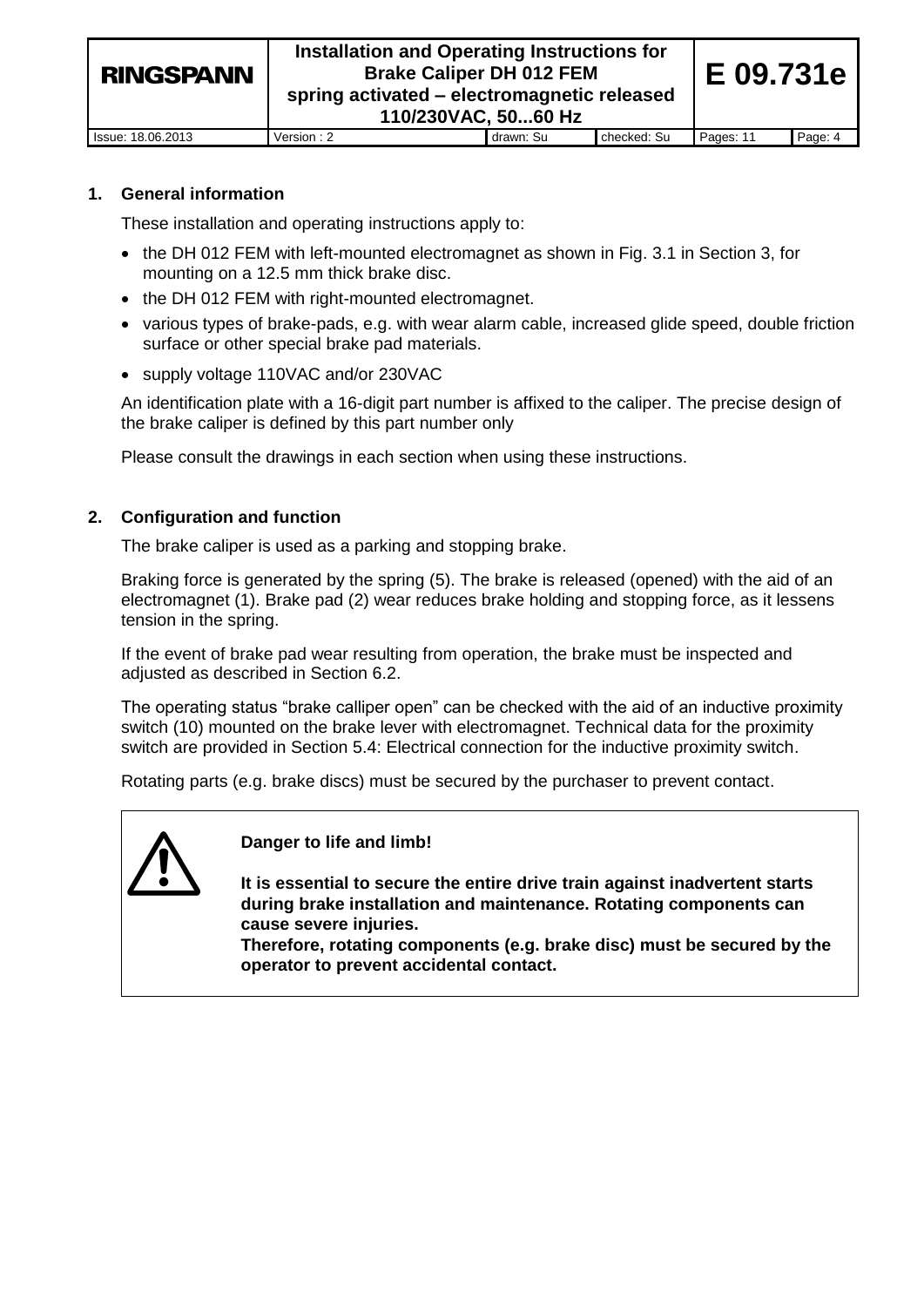| <b>RINGSPANN</b>  | Installation and Operating Instructions for<br><b>Brake Caliper DH 012 FEM</b><br>spring activated – electromagnetic released<br>110/230VAC, 5060 Hz |           |             |           |         |
|-------------------|------------------------------------------------------------------------------------------------------------------------------------------------------|-----------|-------------|-----------|---------|
| Issue: 18.06.2013 | Version : 2                                                                                                                                          | drawn: Su | checked: Su | Pages: 11 | Page: 5 |

## **3. Drawing and parts list**



## Parts list:

| Part           | <b>Nomenclature</b>             | Quantity | <b>Part number</b>   |
|----------------|---------------------------------|----------|----------------------|
|                | Electromagnet DH 12 FEM 230 VAC |          | 3514.014.101.000000  |
|                | Electromagnet DH 12 FEM 110 VAC |          | 3514.014.100.000000  |
|                | Standard brake pad BK6800       | 2        | 2472.005.013.A00112* |
| $\mathcal{P}$  | Brake pad BK8006                | 2        | 2472.005.013.A00117* |
|                | Brake pad BK6905                | 2        | 2472.005.013.A00109* |
|                | Electronics DH 12 FEM 230 VAC   |          | 3515.072.101.000000  |
| $\overline{4}$ | Electronics DH 12 FEM 110 VAC   |          | 3515.072.100.000000  |

\* Part number for 1 brake pad.

For the unique assignment of the identical Parts must specify the part number of the brake on the identification plate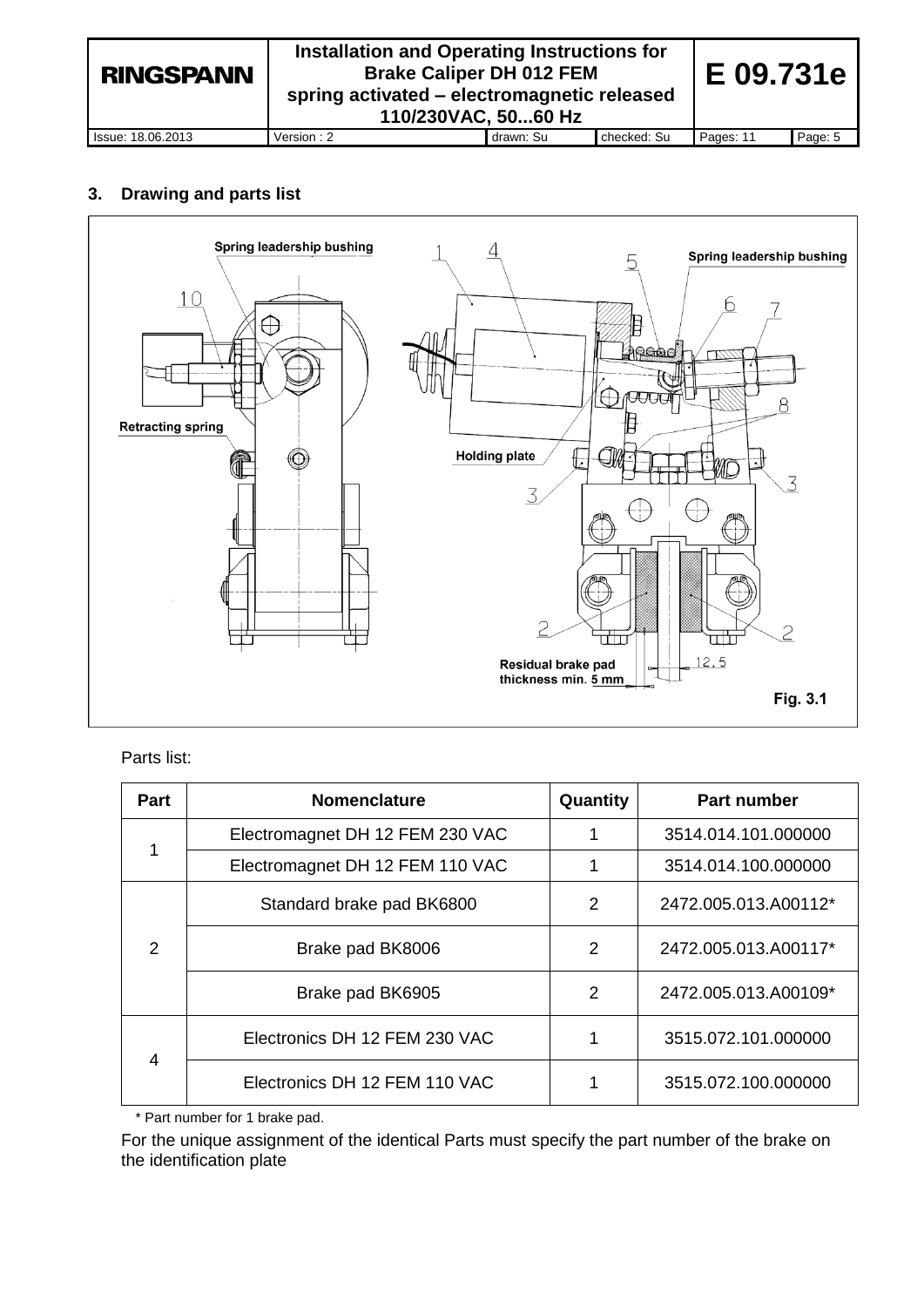| <b>RINGSPANN</b>  | Installation and Operating Instructions for<br><b>Brake Caliper DH 012 FEM</b><br>spring activated – electromagnetic released<br>110/230VAC, 5060 Hz |           |             |           |         |
|-------------------|------------------------------------------------------------------------------------------------------------------------------------------------------|-----------|-------------|-----------|---------|
| Issue: 18.06.2013 | Version: 2                                                                                                                                           | drawn: Su | checked: Su | Pages: 11 | Page: 6 |

## **4. Condition on delivery**

The brake caliper are delivered with electromagnet, electronics and inductive proximity switch. The brake caliper have a clamping gap of approx. 10.5 mm between the brake pads (2). The electromagnet under tension opens the brake caliper on the preset clamping gap of 13.1 mm (brake disk thickness 12.5 and an air gap of 0.3 mm reciprocally between the brake disc and the brake pads).

## **5. Installing the RINGSPANN brake caliper**

Before installing the brake, the brake disc must be cleaned with alcohol, e.g. ethyl or isopropyl alcohol, or a water-based surfactant solution (soapy water, etc.) and then rubbed dry with a clean cloth.

When cleaning the brake disc with a thinner, acetone or a brake cleaning agent, it is important to ensure that neither these cleaners nor any cleaner residues come in contact with the brake pads. This is especially important in the case of brakes used only as parking brakes, as no dynamic braking operations take place during which thinner residues would be rubbed off the brake disc.



## **Caution!**

Oil and rust-proofing-agent residues reduced friction coefficient and thus diminish transmissible braking torque substantially.

## 5.1 Installation

The brake caliper should be mounted to stabile, vibration-free machine components in order to ensure noise-free, non-screech.

During installation, it is essential to ensure that brake pads are centred and in full contact with the brake disc (the midlines of the brake lever must point to the midpoint of the brake disc.). Maximum permissible lateral brake disc wobble is 0.2 mm. Greater wobble may cause rattling and shaking of the brake unit.

## Preparing to installation

The brake caliper must be released prior to installation on the brake disc with 12.5 mm thickness This can be accomplished:

- with the aid of the electromagnet, provided it has been connected to a power source (see Section 5.2)
- mechanically, by loosening the lock nut (7) and screw (6) by turning clockwise screwed into the lever and thus the gap between the brake pads increases.



## **Caution! Danger of injury!**

With air of the brake caliper the spring (5) becomes set under tension. If the electromagnet not constantly gets the correct current supply, parts of the brake can move suddenly relatively to each other!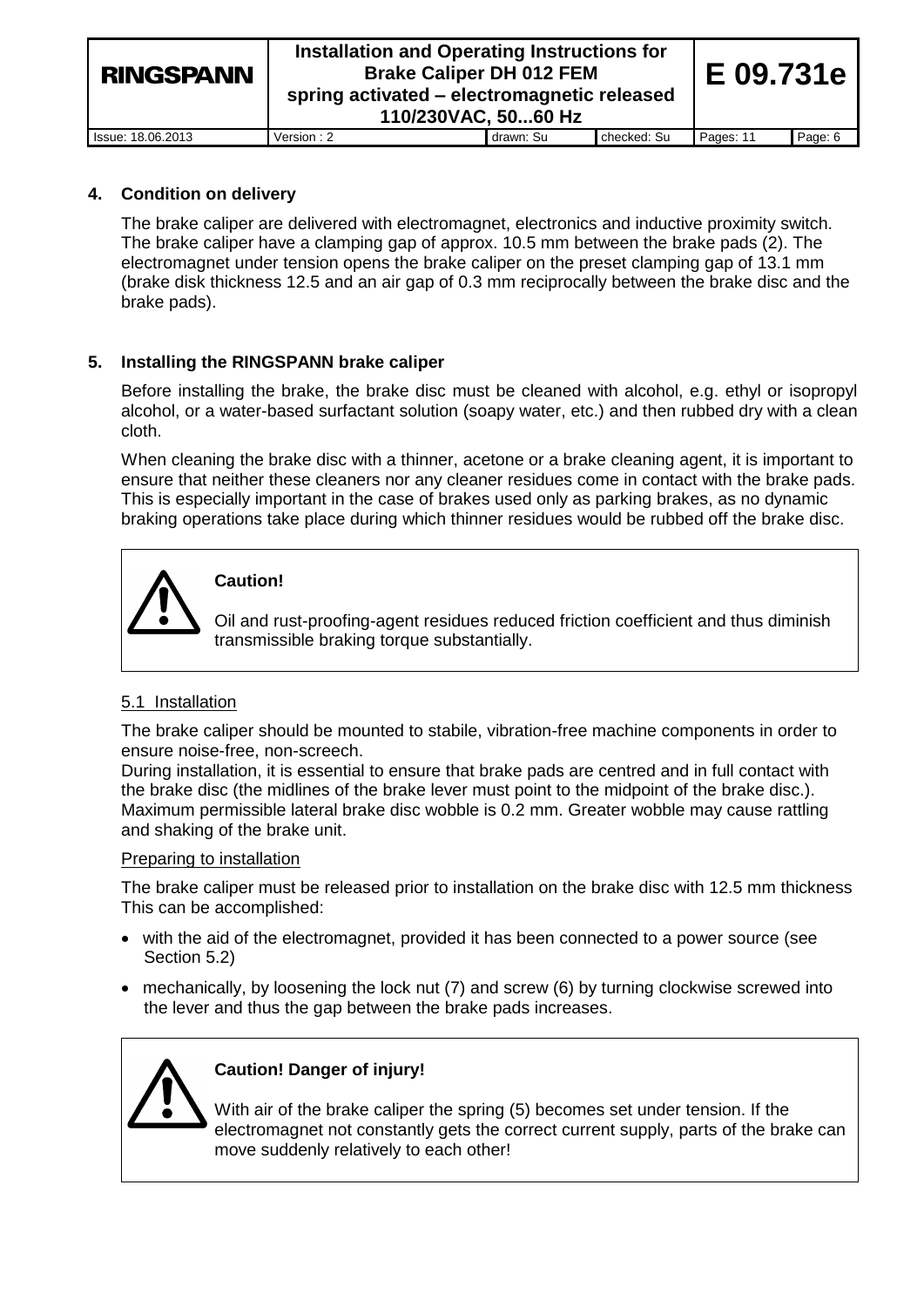## **Installation and Operating Instructions for Brake Caliper DH 012 FEM spring activated – electromagnetic released 110/230VAC, 50...60 Hz**

Issue: 18.06.2013 Version : 2 drawn: Su checked: Su Pages: 11 Page: 7

**E 09.731e**



## **Caution!**

If the screw (6) solved for the installation, all steps must 5.2 to 5.4 after the installation of the brake necessarily carried out for a fully functional brake caliper!

The brake caliper is mounted to the machine component with using two M12 bolts (strength class 8.8).

## 5.2 Brake caliper electrical connection

**Caution! Danger of damage!**

Before connecting the brake caliper to a power source, ensure that your power supply conforms to the specifications for nominal voltage and power frequency on the identification plate. If voltage and frequency do not conform to specifications, the brake calliper must not be connected to the system, as otherwise the electronics and/or the electrical release may be irreparably damaged.

Nominal voltage: 110 VAC or 230 VAC depending on the electromagnet, 50**...**60 Hz, single-phase. Circuit-breaker : 6A (**the security with 6A is to be placed by the user surely**).

|       | <b>Official Divaluation</b> 1977 (the Security with on is to be placed by the user surely |
|-------|-------------------------------------------------------------------------------------------|
| Cable | : up to a length of 50 m: $1.5$ mm <sup>2</sup> , fine gage.                              |
|       | length of 50 m or more: 2.5 mm <sup>2</sup> , fine gage.                                  |
|       | Outside diameter 510 mm.                                                                  |



**Unzulässige** 

# **Caution!**

Check to ensure that the brake disc rotates freely!

Brief surges of up to 4 A (for a very few 100 ms) occur when the switch is activated.

A step-down transformer may be used to reduce voltage, provided the transformer has a capacity of at least 0.3 kVA.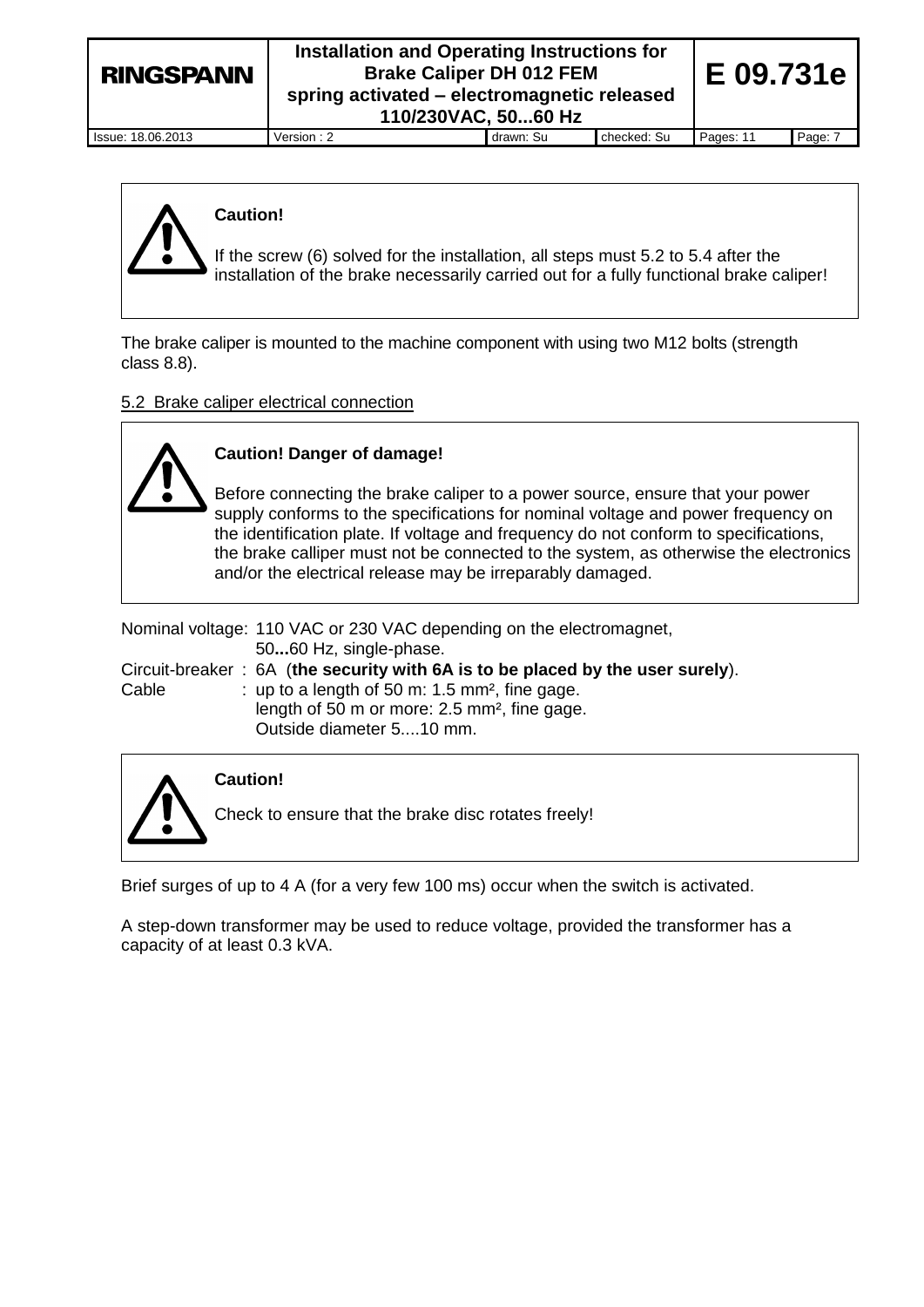| <b>RINGSPANN</b>         | Installation and Operating Instructions for<br><b>Brake Caliper DH 012 FEM</b><br>spring activated – electromagnetic released<br>110/230VAC, 5060 Hz |           |             | E 09.731e |         |
|--------------------------|------------------------------------------------------------------------------------------------------------------------------------------------------|-----------|-------------|-----------|---------|
| <b>Issue: 18.06.2013</b> | Version : 2                                                                                                                                          | drawn: Su | checked: Su | Pages: 11 | Page: 8 |

Connect the main power cable as shown in Fig. 5.1. Ensure that the cable passage is completely sealed in order to prevent the intrusion of water into the terminal box.

#### *Connector DIN 43650*

Ensure secure protective lead connection! Tighten threaded gasket! Tighten cover screws!



Fig. 5.1 Connection to power supply

The connections L and N may be exchanged.

## 5.3 Brake caliper adjustment

Have you solved the screw (6) for mounting the caliper, you must necessarily proceed from paragraph 5.3.1.

For installation of the brake caliper was connected and turned on the electromagnet current, then the caliper opens to the factory default setting of 0.3 mm on both sides of the brake pads. There is no uniform air gap divided on the brake pads, proceed in accordance with paragraph 5.3.2 or make new justage the brake caliper in accordance with paragraph 5.3.1

## 5.3.1 Air gap adjustment

Loosen by switched-on electromagnet the three lock nuts (1x pos. 7 and 2x pos. 8) and turn the screw (6) into the thread of the brake lever and the two threaded pins (3) so far back into the lever so that the levers more play gotten and the air gap at the brake pads becomes larger.

Press a brake pad (2) to the brake disk on and turn the screw (6) against the summit of the spring guide bushing out of the thread, until at the other brake pad (2) the desired air gap (maximally 0.6 mm) is reached.

- **Note:** We recommend adjusting the total brake gap by inserting a feeler gauge with the thickness of the total brake gap between the brake disc and the brake pad (2) and turning the screw (6) to the point at which the feeler gauge can just barely be pulled out of the gap.
- **Note:** The minimum necessary air gap depends on the existing lateral brake disc wobble. It must be guaranteed that the brake pads (2) do not grind in the ventilated condition of the brake caliper to the brake disc. The smaller the air gap adjusted is, the more largely is the wear reserve, before the brake calliper must be set.

Lock the screw (6) with the lock nut (7).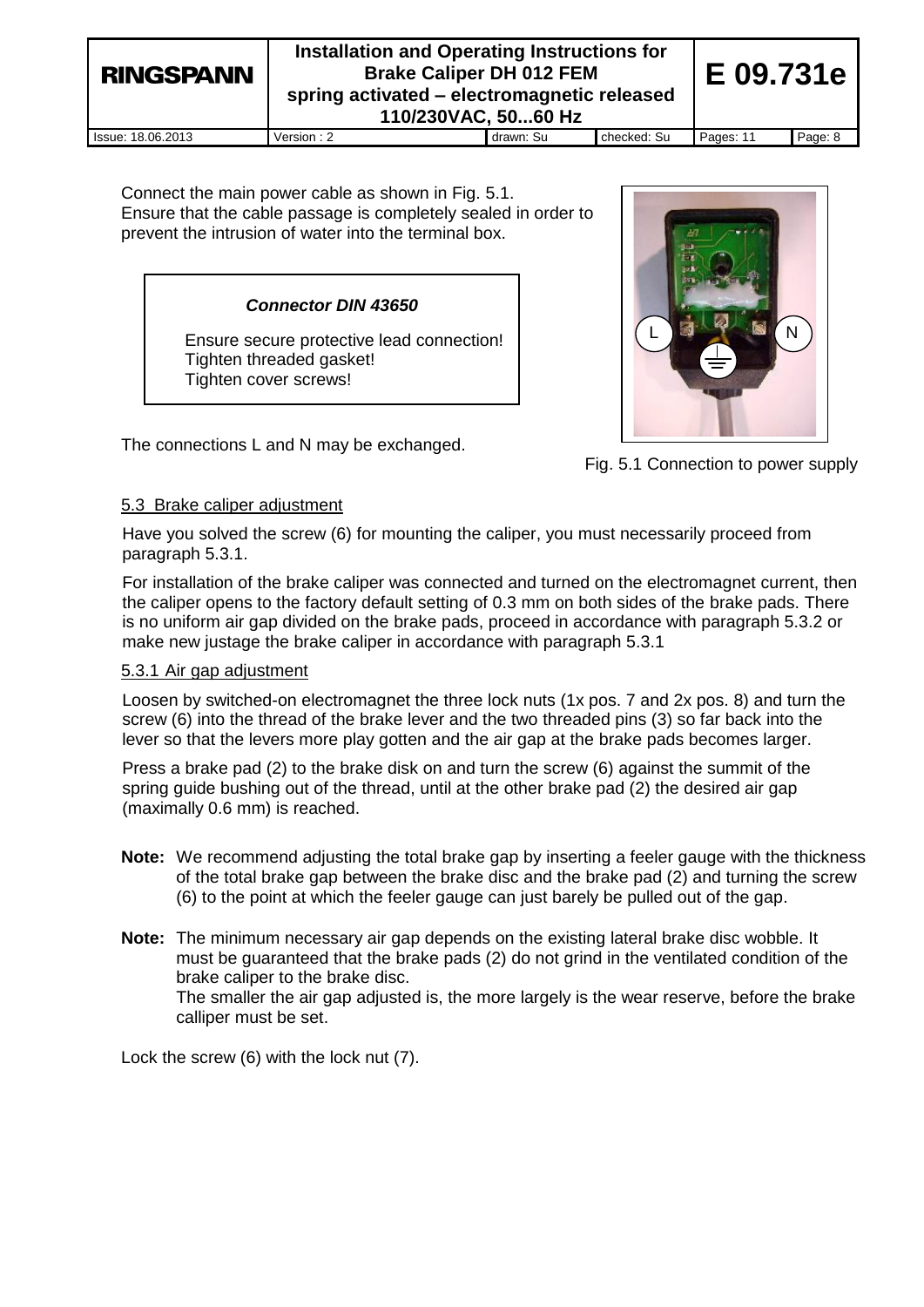| <b>RINGSPANN</b>  | Installation and Operating Instructions for<br><b>Brake Caliper DH 012 FEM</b><br>spring activated – electromagnetic released<br>110/230VAC, 5060 Hz |           |             |           |         |
|-------------------|------------------------------------------------------------------------------------------------------------------------------------------------------|-----------|-------------|-----------|---------|
| Issue: 18.06.2013 | Version: 2                                                                                                                                           | drawn: Su | checked: Su | Pages: 11 | Page: 9 |

## 5.3.2 Mediate of the air gap

Depending upon the position of the brake disc axis, the electromagnet (1) mounted on the side can generate a tilting moment that causes one brake pad (2) to touch the brake disc. This would result in constant rubbing of that pad (2) against the disc.

The brake gap can be mediated uniformly using one of the two threaded pins. Turn the threaded pins (3) on the arm on which the brake pad has the larger gap counter-clockwise to the point at which the gap is equal on both sides of the brake disc. Secure that treaded pin (3) with the nut (8).

Set the opposite threaded pin (3) such a so that a minimal air gap between the knoll and the stop of about 0.1 mm remains. Lock also this threaded pin (3) with the nut (8).



## **Caution!**

It is necessary to ensure that the friction pads (2) do not grind in the open position of the caliper on the disc!

If now the caliper is de-energized switched, the full braking torque (holding torque) is available.

5.4 Electrical connection for the inductive proximity switch

A DC 12V02PSLK inductive proximity switch manufactured by DIEL is installed:

| Switching function | : PNP (closer          |
|--------------------|------------------------|
| Operating voltage  | : 1035 V D             |
| Voltage drop       | : $<$ or = 1.5 V       |
| Temp. range        | : -25 to $+80^{\circ}$ |
| Connection         | : 2 m PVC ca           |

 $S$ witching distance  $\begin{array}{r} 2 \text{ mm} \\ \text{d}S \end{array}$  Switching distance  $\begin{array}{r} 2 \text{ mm} \\ 2 \text{ mm} \end{array}$  flush-mountable Max. op. current  $\qquad$  : 0...200 mA Polarity reversal-resistant : yes  $C \qquad \qquad$  Safety class : IP 67 able Housing : M12x1 V4A

## Fig. 5.2 Circuit diagram, PNP technology



The proximity switch (Figure 2.1, item 10) is arranged so that at this electrically attracted armature of the electromagnet (caliper is open) is attenuated by the spring guide bushing (the LED lights). If the electromagnet is de-energized, the brake caliper is applied and the spring guide bush moves out of the field of inductive proximity switch out (it is no longer damped) the LED goes off.

## Procedure for installing or replacing the proximity switch:

The following instructions apply to the proximity switch listed above, with 2-mm switching distance.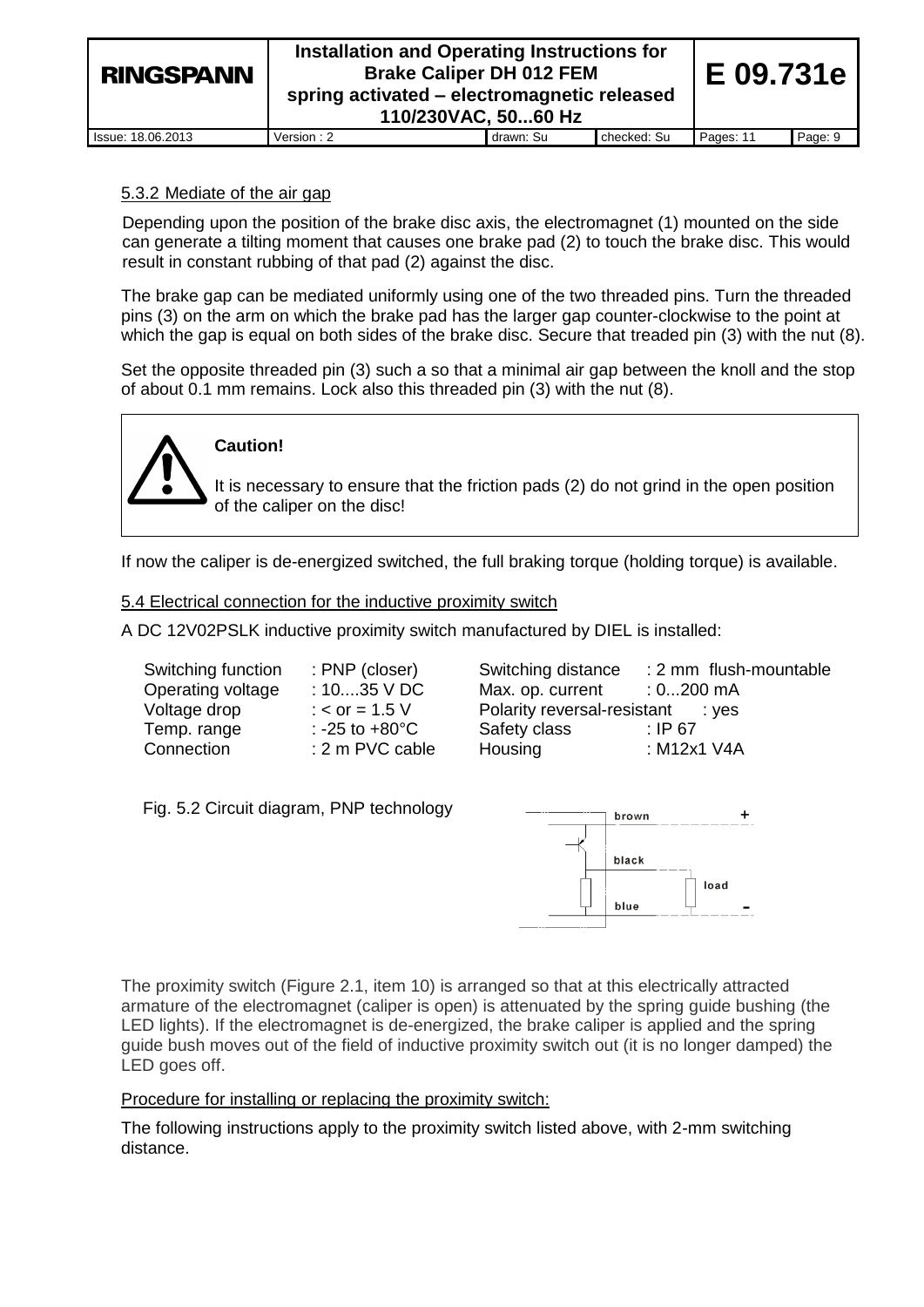| <b>RINGSPANN</b>  | Installation and Operating Instructions for<br><b>Brake Caliper DH 012 FEM</b><br>spring activated – electromagnetic released<br>110/230VAC, 5060 Hz |           |             |           |          |
|-------------------|------------------------------------------------------------------------------------------------------------------------------------------------------|-----------|-------------|-----------|----------|
| Issue: 18.06.2013 | Version : 2                                                                                                                                          | drawn: Su | checked: Su | Pages: 11 | Page: 10 |

- To prevent the connecting cable from twisting, mount the proximity switch before making the electrical connection.
- When electromagnet are switched on, turning the proximity switch (10) in the bore of the holding plate, until it is abuts on the leadership of the spring bushing. From this position, turning the proximity switch again carefully about ½ to 1 turns counter-clockwise back. Secure this position with the locknut. Connect the proximity switch on with a load. The encoder LED should light up. Test the proper function by repeatedly operating the brake caliper. When operate the brake caliper, the LED must react safely and regular (light up).

## 5.5 Running-in procedure

Optimum braking effect is achieved only when both brake pads (2) have full contact with the brake disc and the pads have been heated briefly to approx. 200°C. Therefore, repeated brief braking actions (warm-up) while the brake disc is rotating are recommended.

The brake pads are the been run-in when the friction surface shows a contact pattern of at least 70 to 80% and short-term local heating of the surface area of about 200°C was reached.



## **Caution!**

If running-in is not performed, the braking forces cited in our catalogue no. 46 cannot be achieved. Reductions of up to 50% are possible!

## **6. Maintenance**

Brake caliper maintenance should be performed at intervals of 4 to 12 weeks, depending upon the frequency and duration of operation.

## 6.1 General maintenance

- Check both brake lever for ease of movement.
- Clean all bearings and glide points.
- Lubricate all bearing and glide points.



## **Caution!**

Brake pads (2) must not be come in contact with lubricants!

Check for tight bolt / screw connections:

- Brake caliper to machine component
- Electromagnet (1) at the brake lever
- Inductive proximity switch and bracket
- Visual inspection of the electrical connections